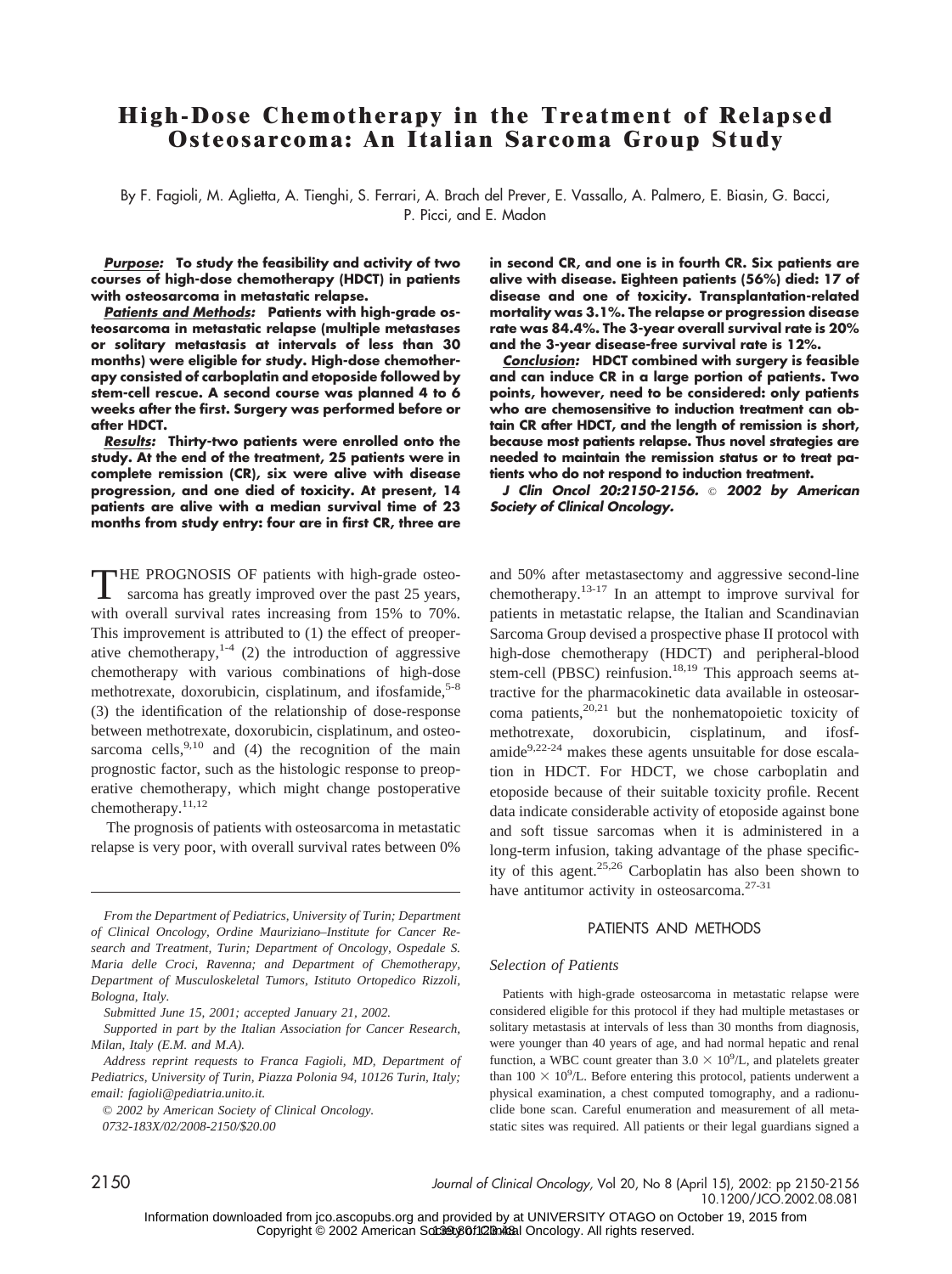# HIGH-DOSE CHEMOTHERAPY IN RELAPSED OSTEOSARCOMA 2151

document of informed consent consistent with local institutional review board guidelines.

#### *Treatment*

Mobilization of PBSCs was performed using cyclophosphamide 4  $g/m^2$  (day 1) and etoposide 100 mg/m<sup>2</sup> over 1 hour every 12 hours (days  $2$ ,  $3$ , and  $4$ ; total dose,  $600$  mg/m<sup>2</sup>). Granulocyte colonystimulating factor 10  $\mu$ g/kg/d was started 48 hours after chemotherapy. The CD34<sup>+</sup> cell number required for two re-infusions was  $5 \times 10^6$ /kg.

High-dose chemotherapy consisted of a 2-hour infusion of carboplatin 375 mg/m<sup>2</sup>/d for 4 days and continuous-infusion etoposide 450 mg/m2 /d for 4 days. PBSCs were infused 48 hours after the end of HDCT. The first cycle of HDCT was planned 1 to 2 weeks after mobilization and the second cycle, 4 to 6 weeks after the first. The protocol outline is shown in Fig 1.

Granulocyte colony-stimulating factor 5  $\mu$ g/kg/d was administered from day  $+1$  until the neutrophil count was more than  $1 \times 10^9$ /L for 3 consecutive days. Patients were nursed in a single room at positive air pressure and received oral nonabsorbable antibiotics (gentamicin and nystatin). *Pneumocystis carinii* prophylaxis was performed with nebulized pentamidine 300 mg every 3 weeks from the first day of HDCT.



**Fig 1. Protocol outline. CE, cyclophosphamide 4,000 mg/m<sup>2</sup> (day 1); etoposide 200 mg/m<sup>2</sup> /d (days 2, 3, and 4). HDCT: etoposide 1,800 mg/m<sup>2</sup> (4 days continuous intravenous infusion), carboplatin 1,500 mg/m<sup>2</sup> (4 days). PBSC rescue at 48 hours after termination of chemotherapy. When possible, surgery was performed within 3 weeks before CE or 4 to 6 weeks after the second transplantation.**

The surgical management of the metastatic sites was left to the discretion of the individual surgeon. However, surgical removal of all metastatic sites was strongly encouraged.

#### *Toxicity*

Extra-hematopoietic toxicity was graded according to the Bearman score.<sup>32</sup>

| Table 1. Patient Characteristics at Study Entry |  |  |  |  |  |  |  |  |
|-------------------------------------------------|--|--|--|--|--|--|--|--|
|-------------------------------------------------|--|--|--|--|--|--|--|--|

| Patient<br>No. | Sex | Site at Diagnosis       | First-Line Therapy | Age at Study<br>Entry (years) | No. of<br>Relapses | Months<br>From<br>Diagnosis | Site of Relapse (last) | No. of Lung<br>Metastases | Mono- or Bilateral<br>Lung Metastases |
|----------------|-----|-------------------------|--------------------|-------------------------------|--------------------|-----------------------------|------------------------|---------------------------|---------------------------------------|
| 1              | F   | Tibia                   | NEO <sub>5</sub>   | 14                            |                    | 24                          | Lung                   | 13                        | Bilateral                             |
| $\overline{2}$ | M   | Fibula                  | Pilot ISG-SSG I    | 13                            |                    | 22                          | Lung                   | $\overline{2}$            | Monolateral                           |
| 3              | F   | Fibula                  | Pilot ISG-SSG I    | 14                            |                    | 17                          | Lung                   | 1(13cm)                   | Monolateral                           |
| 4              | M   | <b>Humerus</b>          | Pilot ISG-SSG I    | 12                            |                    | 15                          | Lung                   | 13                        | Bilateral                             |
| 5              | M   | Femour                  | Pilot ISG-SSG I    | 13                            |                    | 21                          | Lung                   | $\overline{2}$            | Monolateral                           |
| 6              | F   | Femour                  | Pilot ISG-SSG I    | 8                             |                    | 22                          | Lung                   | $\overline{2}$            | Monolateral                           |
| 7              | M   | Femour                  | <b>ISG-SSG I</b>   | 13                            |                    | 12                          | Lung                   | 5                         | Bilateral                             |
| 8              | M   | Tibia                   | <b>ISG-SSG I</b>   | 13                            |                    | 15                          | Bone $+$ lung          | $\overline{2}$            | Monolateral                           |
| 9              | M   | <b>Humerus</b>          | <b>ISG-SSG I</b>   | 9                             |                    | 18                          | Lung                   | $\overline{2}$            | Monolateral                           |
| 10             | M   | Tibia + fibula          | NEO <sub>5</sub>   | 23                            |                    | 52                          | Lung                   | $\overline{4}$            | Monolateral                           |
| 11             | M   | Tibia                   | <b>ISG-SSG I</b>   | 12                            |                    | 10                          | Lung                   | $\overline{2}$            | Bilateral                             |
| 12             | F   | Tibia                   | Pilot ISG-SSG I    | 20                            |                    | 23                          | Lung                   | $\overline{2}$            | Bilateral                             |
| 13             | M   | Femour                  | Pilot ISG-SSG I    | 16                            |                    | 19                          | Lung                   | 4                         | Bilateral                             |
| 14             | M   | Tibia                   | <b>ISG-SSG I</b>   | 22                            |                    | 18                          | Lung                   | 5                         | Bilateral                             |
| 15             | M   | Femour                  | <b>ISG-SSG I</b>   | 36                            |                    | 18                          | Lung                   | 7                         | Bilateral                             |
| 16             | M   | Femour                  | <b>ISG-SSG I</b>   | 17                            |                    | 16                          | Lung                   | 5                         | Bilateral                             |
| 17             | M   | Fibula                  | NEO4               | 25                            |                    | 41                          | Lung                   | 3                         | Monolateral                           |
| 18             | M   | Tibia                   | Pilot ISG-SSG I    | 26                            |                    | 34                          | Lung                   | $\overline{2}$            | Bilateral                             |
| 19             | F   | First cervical vertebra | NEO <sub>5</sub>   | 38                            |                    | 45                          | Lung                   | $\overline{2}$            | Monolateral                           |
| 20             | M   | Tibia                   | Pilot ISG-SSG I    | 21                            |                    | 27                          | Bone $+$ lung          | 20                        | Bilateral                             |
| 21             | F   | Femour                  | <b>ISG-SSG I</b>   | 21                            |                    | 12                          | $Lung + lymph node$    | 1                         | Monolateral                           |
| 22             | F   | Femour                  | NEO <sub>5</sub>   | 13                            | Ш                  | 31                          | Lung                   | $\overline{4}$            | Bilateral                             |
| 23             | F   | Fibula                  | NEO <sub>5</sub>   | 15                            | Ш                  | 26                          | Bone $+$ lung          | $\mathbf{1}$              | Monolateral                           |
| 24             | F   | Fibula                  | Pilot ISG-SSG I    | 16                            | Ш                  | 23                          | Lung                   | 7                         | Bilateral                             |
| 25             | F   | Radius                  | NEO4               | 14                            | Ш                  | 35                          | Bone                   |                           |                                       |
| 26             | M   | Femour                  | <b>ISG-SSG I</b>   | 15                            | Ш                  | 15                          | Lung                   | 7                         | Bilateral                             |
| 27             | F   | Fibula                  | Pilot ISG-SSG I    | 12                            | II                 | 31                          | Lung                   | 3                         | Bilateral                             |
| 28             | F   | <b>Humerus</b>          | NEO <sub>5</sub>   | $\overline{7}$                | Ш                  | 49                          | Lung $+$ lymph node    | 1(15cm)                   | Monolateral                           |
| 29             | F   | Humerus                 | <b>ISG-SSG I</b>   | 23                            | Ш                  | 21                          | Lung                   | $\overline{2}$            | Bilateral                             |
| 30             | M   | Tibia                   | NEO <sub>5</sub>   | 17                            | Ш                  | 39                          | Lung                   | 3                         | Monolateral                           |
| 31             | M   | Femour                  | <b>ISG-SSG I</b>   | 18                            | Ш                  | 32                          | Lung                   | (paracardiac)<br>1        | Monolateral                           |
| 32             | M   | Tibia                   | <b>ISG-SSG I</b>   | 17                            | Ш                  | 29                          | Lung                   | 3                         | Bilateral                             |

Abbreviations: F, female; M, male; ISG-S G, Italian and Scandinavian Sarcoma Group.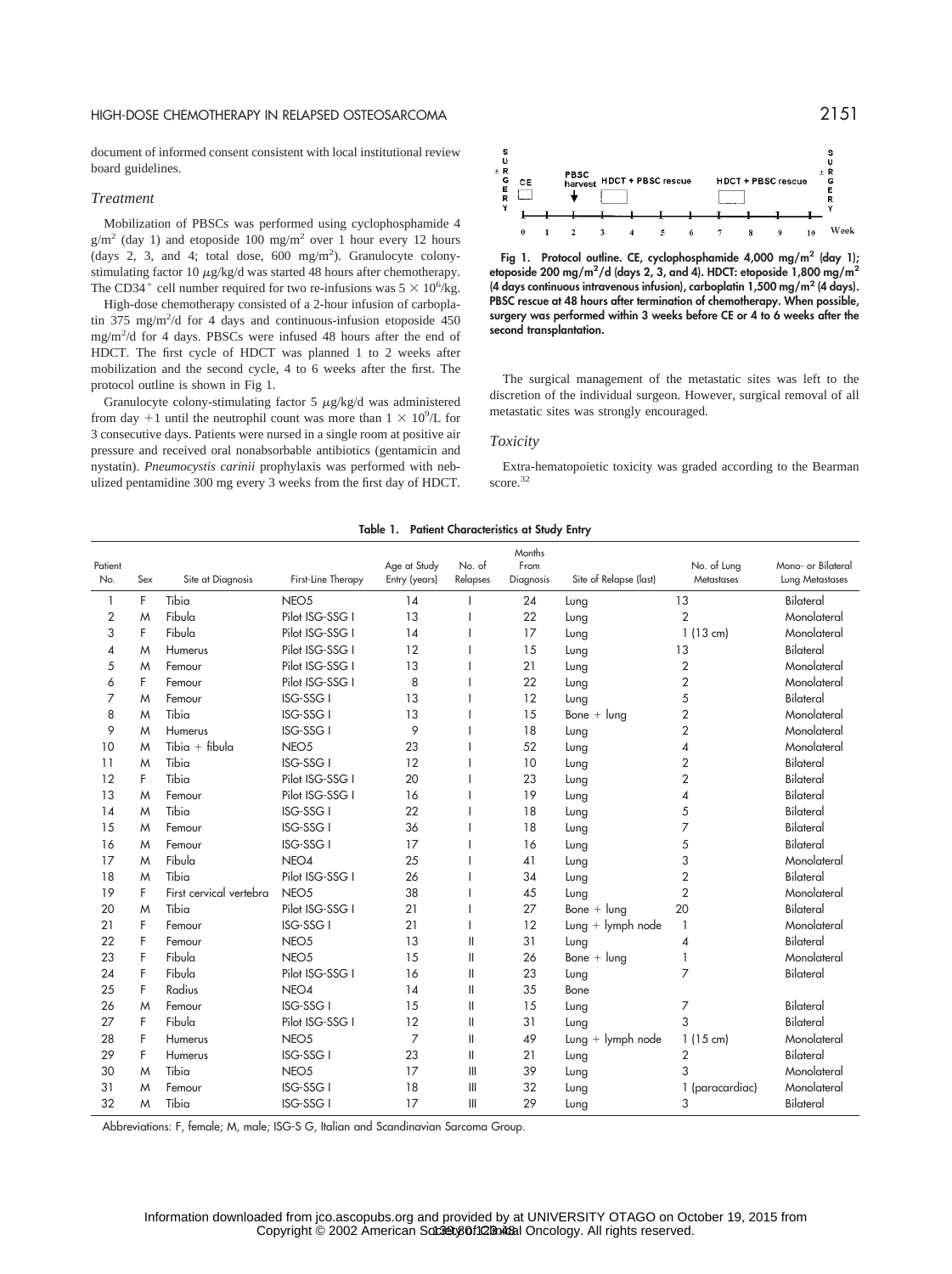|  | Table 2. Characteristics of Previous Relapses in Patients With More Than One Relapse Before Study Entry |
|--|---------------------------------------------------------------------------------------------------------|
|  |                                                                                                         |

| Patient<br>No. | Time From Diagnosis to<br>First Relapse (months) | Site of First<br>Relapse | Therapy for First<br>Relapse | Time From First to<br>Second Relapse<br>(months) | Site of Second Relapse | Therapy for<br>Second Relapse | Time From Second to<br>Third Relapse (months) |
|----------------|--------------------------------------------------|--------------------------|------------------------------|--------------------------------------------------|------------------------|-------------------------------|-----------------------------------------------|
| 22             | 26                                               | Lung                     | Surgery                      | 5                                                | Lung                   |                               |                                               |
| 23             | 19                                               | Bone                     | Surgery                      |                                                  | Bone $+$ lung          |                               |                                               |
| 24             | 20                                               | Lung                     | Surgery                      | 2,5                                              | Lung                   |                               |                                               |
| 25             | 35                                               | Lung                     | Surgery                      | 42                                               | Bone                   |                               |                                               |
| 26             |                                                  | Lung                     | Surgery                      | 6                                                | Lung                   |                               |                                               |
| 27             | 18                                               | Lung                     | Surgery                      | 13                                               | Lung                   |                               |                                               |
| 28             | 45                                               | Lymph node               | Surgery                      | 4                                                | Lung + lymph node      |                               |                                               |
| 29             | 14                                               | Lung                     | Surgery                      |                                                  | Lung                   |                               |                                               |
| 30             | 30                                               | Bone                     | Surgery                      | 4                                                | Lung                   | Surgery                       |                                               |
| 31             | 24                                               | Lung                     | Surgery                      | 4,5                                              | Lung                   | Surgery                       |                                               |
| 32             | 20                                               | Lung                     | Surgery                      | 6                                                | Lung                   | Surgery                       |                                               |

### *Clinical Response*

Response of lung metastases was assessed radiologically by computed tomography scan. Isotope bone scans were also performed to monitor bone metastases.

Definitions of response were as follows: complete remission (CR), radiologic disappearance of all evidence of metastasis; partial response  $(PR)$ ,  $\geq$  50% reduction in the tumor diameters at all sites; stable disease (SD), less than 50% decrease or less than 25% increase in the size of

one or more lesions; and progressive disease (PD), more than 25% increase in the size of one or more of the metastases.

#### *Statistical Analysis*

Survival analysis was carried out using the Kaplan-Meier method.<sup>33</sup> Event-free survival was defined as the time from the day of transplantation until disease progression or any other cause of death.

|  |  | Table 3.   Outcome of Treatment With Primary and Secondary Surgery, Mobilizing Cycle, and HDCT in All Patients |  |  |  |  |  |  |  |  |  |  |  |  |  |  |  |  |
|--|--|----------------------------------------------------------------------------------------------------------------|--|--|--|--|--|--|--|--|--|--|--|--|--|--|--|--|
|--|--|----------------------------------------------------------------------------------------------------------------|--|--|--|--|--|--|--|--|--|--|--|--|--|--|--|--|

| Patient<br>No.          | Outcome After<br><b>Primary Surgery</b> | Disease<br>Status After<br>Mobilizing<br>Cycle | Disease<br>Status After<br><b>HDCT</b> | Status at the End of<br>Treatment With<br>Secondary Surgery | Months From End of<br>Treatment to Relapse | Follow-Up and Months<br>From Study Entry |
|-------------------------|-----------------------------------------|------------------------------------------------|----------------------------------------|-------------------------------------------------------------|--------------------------------------------|------------------------------------------|
| 1                       | <b>CR</b>                               | <b>CR</b>                                      | CR                                     | <b>CR</b>                                                   | 3                                          | Dead, 15                                 |
| $\overline{\mathbf{c}}$ | <b>CR</b>                               | <b>CR</b>                                      | CR                                     | <b>CR</b>                                                   | 9,5                                        | Dead, 28                                 |
| 3                       | <b>CR</b>                               | <b>CR</b>                                      | <b>CR</b>                              | CR                                                          | 6                                          | Dead, 10                                 |
| 4                       | <b>CR</b>                               | <b>CR</b>                                      | <b>CR</b>                              | CR                                                          | 13                                         | Dead, 29                                 |
| 5                       | <b>CR</b>                               | <b>CR</b>                                      | <b>CR</b>                              | <b>CR</b>                                                   |                                            | Alive 1st CR, $36+$                      |
| 6                       | CR                                      | <b>CR</b>                                      | <b>CR</b>                              | <b>CR</b>                                                   | 8                                          | Dead, 14                                 |
| 7                       | <b>PR</b>                               | PR                                             | PD                                     | PD                                                          |                                            | Dead, 11                                 |
| 8                       | <b>NA</b>                               | SD                                             | PD                                     | PD                                                          |                                            | Dead, 12                                 |
| 9                       | <b>NA</b>                               | SD                                             | SD                                     | <b>CR</b>                                                   |                                            | Alive 1st CR, $22+$                      |
| 10                      | CR                                      | <b>CR</b>                                      | <b>CR</b>                              | CR                                                          |                                            | Alive 1st CR, $20+$                      |
| 11                      | <b>NA</b>                               | SD                                             | SD                                     | CR                                                          |                                            | Alive 1st CR, $7+$                       |
| 12                      | <b>NA</b>                               | SD                                             | PD                                     | PD                                                          |                                            | Dead, 11                                 |
| 13                      | <b>NA</b>                               | SD                                             | SD                                     | CR                                                          | 5                                          | Alive PD, $26+$                          |
| 14                      | <b>NA</b>                               | <b>SD</b>                                      | SD                                     | CR                                                          | 10                                         | Alive 2nd CR, 24+                        |
| 15                      | <b>NA</b>                               | SD                                             | SD                                     | CR                                                          | 4                                          | Dead, 16                                 |
| 16                      | <b>CR</b>                               | <b>CR</b>                                      | <b>CR</b>                              | CR                                                          | 7                                          | Dead, 18                                 |
| 17                      | <b>NA</b>                               | PR                                             | PR                                     | <b>CR</b>                                                   | 13                                         | Alive PD, $19+$                          |
| 18                      | <b>NA</b>                               | <b>SD</b>                                      | SD                                     | CR                                                          | 9,5                                        | Dead, 25                                 |
| 19                      | CR                                      | <b>CR</b>                                      | CR                                     | <b>CR</b>                                                   | 8                                          | Dead, 21                                 |
| 20                      | <b>NA</b>                               | SD                                             | PD                                     | PD                                                          |                                            | Alive PD, $13+$                          |
| 21                      | <b>PR</b>                               | <b>PR</b>                                      | PR                                     | <b>CR</b>                                                   | 3                                          | Dead, 8                                  |
| 22                      | <b>NA</b>                               | <b>PR</b>                                      | PR                                     | PD                                                          |                                            | Dead, 13                                 |
| 23                      | <b>NA</b>                               | <b>SD</b>                                      | PD                                     | PD                                                          |                                            | Dead, 29                                 |
| 24                      | <b>NA</b>                               | <b>PR</b>                                      | CR                                     | <b>CR</b>                                                   | 13                                         | Dead, 33                                 |
| 25                      | <b>CR</b>                               | <b>CR</b>                                      | CR                                     | CR                                                          | 15                                         | Alive 4th CR, $30+$                      |
| 26                      | <b>PR</b>                               | <b>PR</b>                                      | CR                                     | CR                                                          | 6                                          | Alive PD, $25+$                          |
| 27                      | <b>NA</b>                               | SD                                             | SD                                     | CR                                                          | 13                                         | Alive 2nd CR, $20+$                      |
| 28                      | CR                                      | <b>CR</b>                                      | CR                                     | CR                                                          | 5                                          | Alive PD, $17+$                          |
| 29                      | <b>NA</b>                               | SD                                             | Dead                                   | Dead                                                        |                                            | Dead, 3                                  |
| 30                      | <b>NA</b>                               | <b>PR</b>                                      | <b>CR</b>                              | <b>CR</b>                                                   | 12                                         | Dead, 39                                 |
| 31                      | <b>NA</b>                               | PR                                             | <b>CR</b>                              | CR                                                          | 4                                          | Alive PD, $11+$                          |
| 32                      | <b>NA</b>                               | <b>SD</b>                                      | SD                                     | <b>CR</b>                                                   | $\overline{2}$                             | Alive 2nd CR, $8+$                       |

Abbreviation: NA, not assessable.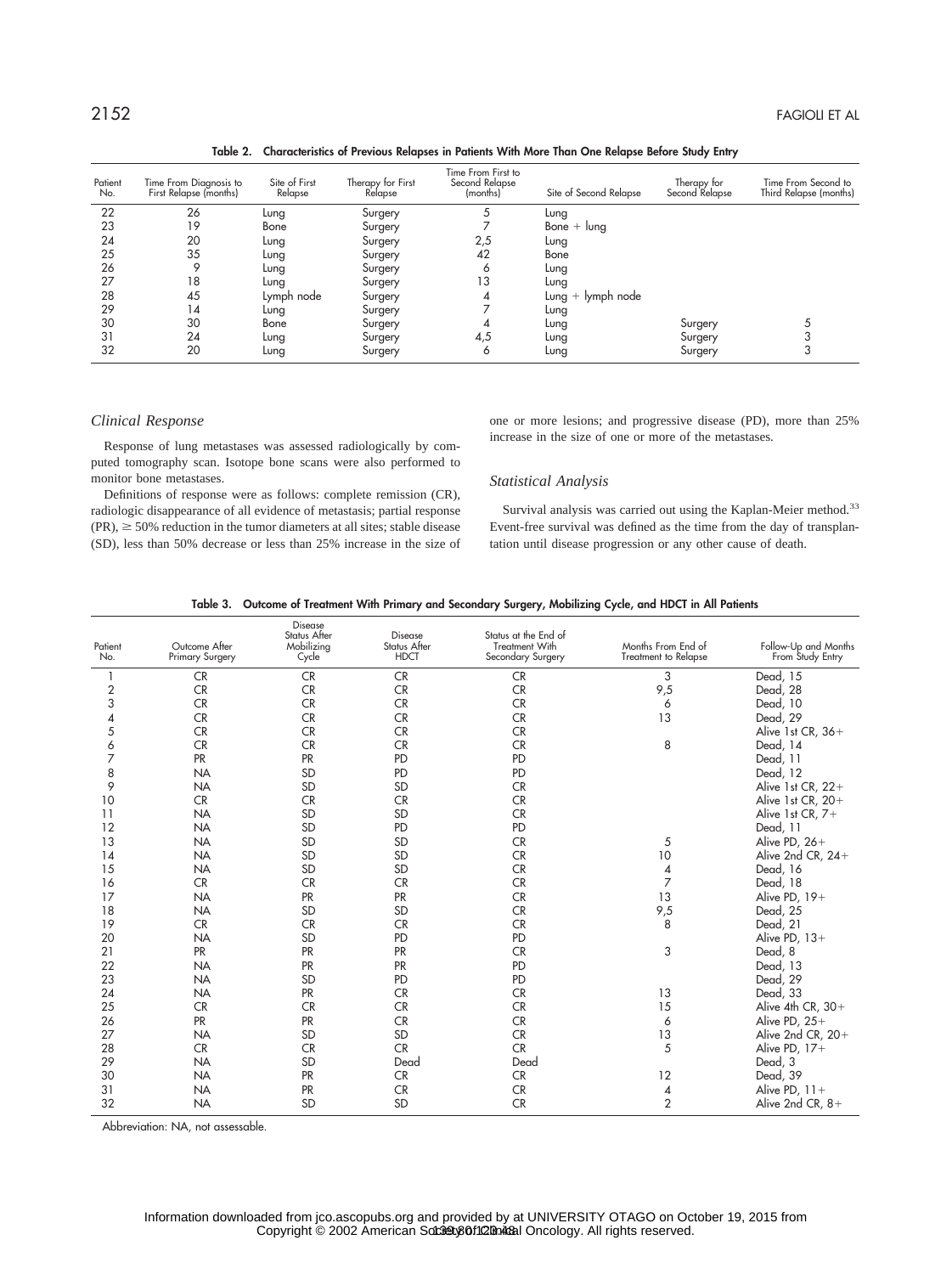#### RESULTS

Thirty-two Italian patients (19 male and 13 female) were enrolled onto this study. At the time of study, median patient age was 15 years (range, 8 to 38 years). The site of relapse was mainly the lung. Twenty-one patients were in first relapse at a median of 20 months (range, 10 to 52 months) from diagnosis. All except one had two or more mono- or bilateral metastases. Eight patients were in second relapse at a median of 28.5 months (range, 15 to 77 months), and three patients were in third relapse at 29, 32, and 39 months from diagnosis (Tables 1 and 2).

Surgery was performed in 14 patients before chemotherapy (primary surgery). Surgery was complete in 11 of these patients.

After the mobilizing cycle, 29 patients achieved the required CD34<sup>+</sup> cell number (median,  $12.1 \times 10^6$ /kg; range, 5.52 to 25.5) with a median of two aphereses (range, one to six). Three patients failed  $(CD34<sup>+</sup> 0, 1.29,$  and 2.41  $\times$  10<sup>6</sup>/kg) and received only one course of HDCT (in the first two patients bone marrow was added). Another patient received only one course because she had veno-occlusive disease after the first course and died of multiple organ failure.

As of April 1, 2001, 28 patients had undergone two courses of high-dose carboplatin and etoposide, whereas four patients had one course, for a total of 60 courses.

A median of 10 days (range, 7 to 14 days) was required to reach a granulocyte count greater than  $0.5 \times 10^9$ /L, a median of 11 days (range, 8 to 16 days) was required to reach a granulocyte count greater than  $1 \times 10^9$ /L, a median of 12 days (range, 4 to 30 days) was required to reach a platelet count greater than  $25 \times 10^9$ /L, and a median of 15 days (range, 7 to 30 days) was required to reach a platelet count greater than 50  $\times$  10<sup>9</sup>/L. The median time for hematologic recovery was similar (no significant difference) after the first and the second course of high-dose carboplatin and etoposide.

Severe nonhematologic toxicity, according to the Bearman score, was present in only five courses: grade 3 stomatitis was present in four courses and grade 3 hepatic toxicity was present in one course. There was no significant difference in nonhematologic toxicity between the first and the second course of chemotherapy.

As shown in Table 3, 11 of 32 patients were in CR before HDCT, whereas 21 patients underwent HDCT with evident disease. After the mobilizing cycle, 11 patients were in CR, eight were in PR, and 13 had SD. After HDCT, 15 patients were in CR, three were in PR, eight had SD, five had PD, and one patient died of toxicity. Four additional CRs were obtained with HDCT among the eight patients in PR after induction chemotherapy. None of the 13 patients in SD entered a remission after HDCT. Surgery was performed in 11 patients after HDCT (secondary surgery) and was defin-





**Fig 2. Overall patient survival from the day of CE treatment. , Dead.**

itive in 10 patients. Surgery was not performed in five patients because of PD and in four patients because of CR. At the end of treatment, 25 patients were in CR and six had PD.

As of April 1, 2001, 14 patients (43.7%) are alive, with a median survival time of 20 months from study entry (range, 7 to 36 months): four are in first CR at a median of 21 months (range, 7 to 36 months) from study entry, three are in second CR at 8, 20, and 24 months, and one is in fourth CR at 30 months. Six patients are alive with disease at 18 months (range, 11 to 26 months). Eighteen patients (56%) died: 17 of disease at 16 months from study entry (range, 8 to 39 months) and one of toxicity at 3 months (multiple organ failure). Transplantation-related mortality was 3.1%. The relapse or PD rate was 84.4%: 21 patients (65.6%) relapsed with a median time of 8 months (range, 2 to 15 months) and six patients (18.8%) did not respond to treatment.

The 3-year overall survival rate is 20% (Fig 2) and the 3-year disease-free survival is 12% (Fig 3). The median follow-up time is 18.5 months (range, 3 to 39 months).



**Fig 3. Disease-free survival. , Relapse; , disease-free.**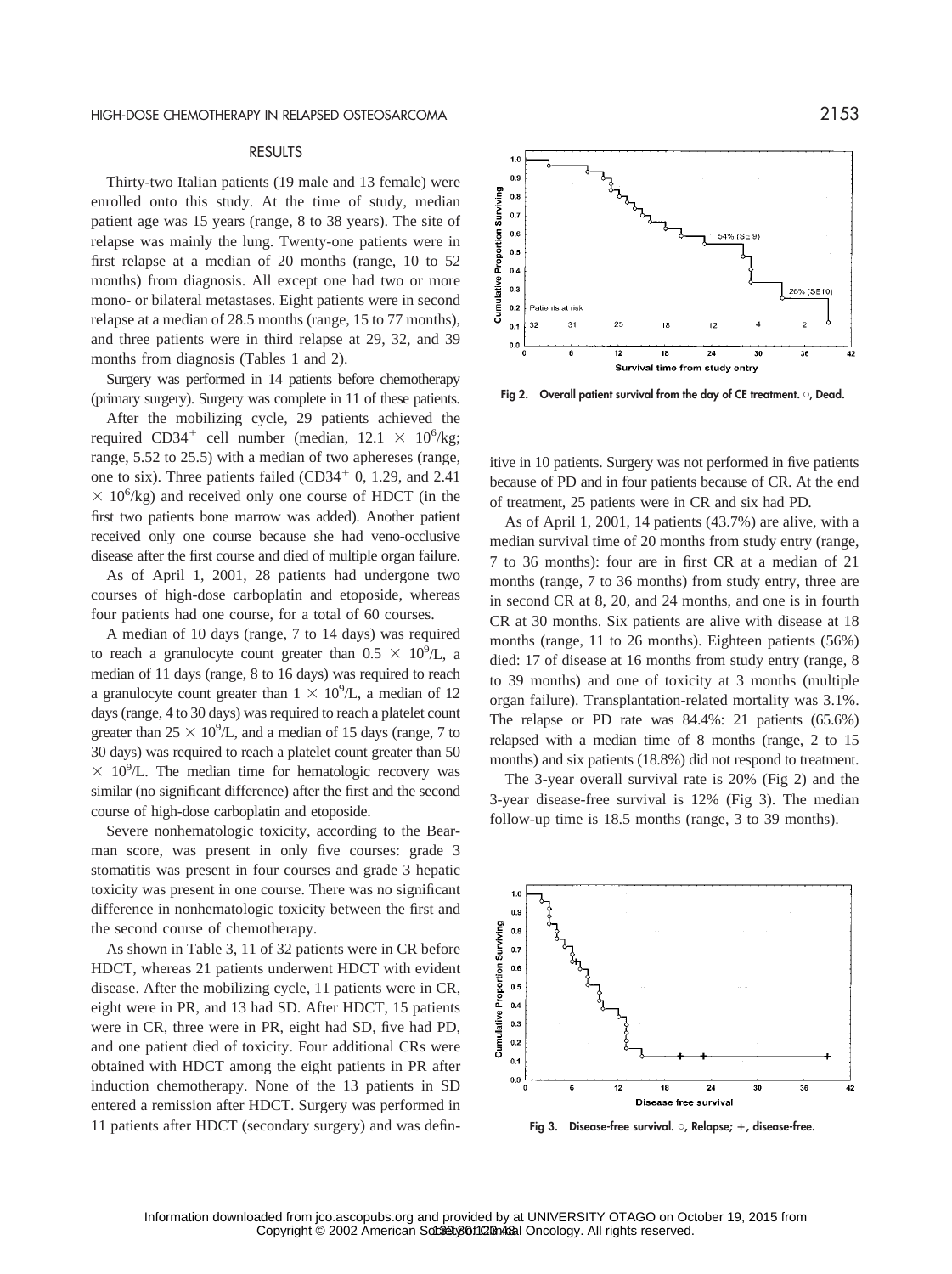#### **DISCUSSION**

The outlook for patients with high-grade osteosarcoma in metastatic relapse remains poor. When the lung is the only site of the disease recurrence, a surgical approach in which all metastases are removed has been advocated as potentially curative, with a reported 5-year survival rate from the first thoracotomy of 23% to 50%.<sup>13,34-41</sup> The prognosis of these patients is correlated with the relapse-free interval from initial diagnosis, the number and the sites of the metastases, and the complete metastasectomy.13 Incomplete surgery or development of bone metastases carries a worse prognosis, with a 0% 4-year overall survival rate.<sup>39</sup>

Chemotherapy in the management of metastatic osteosarcoma has no proven benefit, especially in heavily pretreated patients.35,40-44 However, a number of regimens have been reported to have been used in these situations, and the published data are difficult to analyze.25,45-47 There are but isolated reports of the use of HDCT in patients with metastatic osteosarcoma.18,19,27,48,49

In an attempt to improve the survival of patients affected by high-grade osteosarcoma in metastatic relapse, the Italian and Scandinavian Sarcoma Group devised a phase II protocol that consists of high doses of carboplatin and etoposide and PBSC reinfusion. Each of these agents has considerable activity against osteosarcoma and a suitable toxicity profile. Dose-limiting toxicity consists of stomatitis and diarrhea for high-dose etoposide and neuropathy, nephrotoxicity, and hepatic toxicity for high-dose carboplatin. Toxicity data on double high-dose treatment using carboplatin and etoposide are derived from phase I/II studies on adult germ cell tumors and from one pediatric study on mixed tumors. In one study, high-dose therapy was a part of the primary therapy. $50$  In the other three, high-dose therapy was a part of salvage therapy, usually after extensive use of chemotherapy containing platinum.<sup>27,51,52</sup>

The patients enrolled onto this study do not have a good prognosis. Twenty-one patients were in first relapse at a median of 20 months from diagnosis. All of these patients except one had two or more mono- or bilateral metastases. Eight patients were in second relapse with bilateral metastases of the lung (five patients), lung and bone (one patient), lung and lymph nodes (one patient), and bone (one patient). Three patients were in third relapse.

The first-line therapy is shown in Table 1. The patients in second or in third relapse received surgery. Therefore, all patients were heavily pretreated, even though a single course of cyclophosphamide and etoposide allowed an adequate collection for two re-infusions. Only three patients failed to achieve the required number of CD34<sup>+</sup> cells, and they received just one course of high-dose carboplatin and etoposide. During the mobilizing cycle, no patients had PD and five patients were in PR.

After carboplatin and etoposide administration, trilineage engraftment was promptly observed in all patients, and there was no significant difference between the first and the second course of chemotherapy. Furthermore, our results showed that a two-drug conditioning regimen containing carboplatin and etoposide is well tolerated. We observed severe extra-hematopoietic toxicity in only five courses: severe stomatitis requiring morphine in four courses and severe hepatic toxicity in one course (this patient died of multiorgan failure only 3 months after study entry). After two cycles of HDCT, five patients were in PD, five were in PR, and four were in CR. At the end of treatment, with primary or secondary surgery, there were 25 patients in CR and six in PD. It is important to note that most of these patients had received cisplatin in first-line therapy and such patients may develop resistance to platinum agents. Such acquired cross-resistance after exposure to cisplatin has been reported in an osteosarcoma cell line.<sup>53</sup> Twenty one patients (65.6%) relapsed, with a median time of 8 months.

In conclusion, combining surgery with HDCT can render a large proportion of patients disease-free. The evidence that patients in PR after induction therapy can reach CR after HDCT indicates that this procedure may be useful for these patients. Additional maintenance treatment or completely novel strategies, such as nonmyeloablative allogeneic transplantation, need to be explored to eliminate minimal residual disease. For patients in SD after primary treatment, HDCT seems scarcely efficacious. For these chemoresistant patients, completely new strategies are warranted.

#### ACKNOWLEDGMENT

We thank Andrew M. Garvey, BA(Hons), Licentiate of Trinity College London(Teaching English as a Second or Foreign Language) for editorial assistance.

#### REFERENCES

1. Bacci G, Picci P, Ruggieri P, et al: Primary chemotherapy and delayed surgery (neoadjuvant chemotherapy) for osteosarcoma of the extremities: The Istituto Rizzoli's experience in 127 patients treated preoperatively with intravenous methotrexate (high versus moderate doses) and intraarterial cisplatin. Cancer 65:2539-2553, 1990

2. Bacci G, Picci P, Ferrari S: Primary chemotherapy and delayed surgery for non metastatic osteosarcoma of the extremities: results in 164 patients pre-operatively treated with high doses of methotrexate followed by Cisplatin and Doxorubicin. Cancer 72:3227-3238, 1993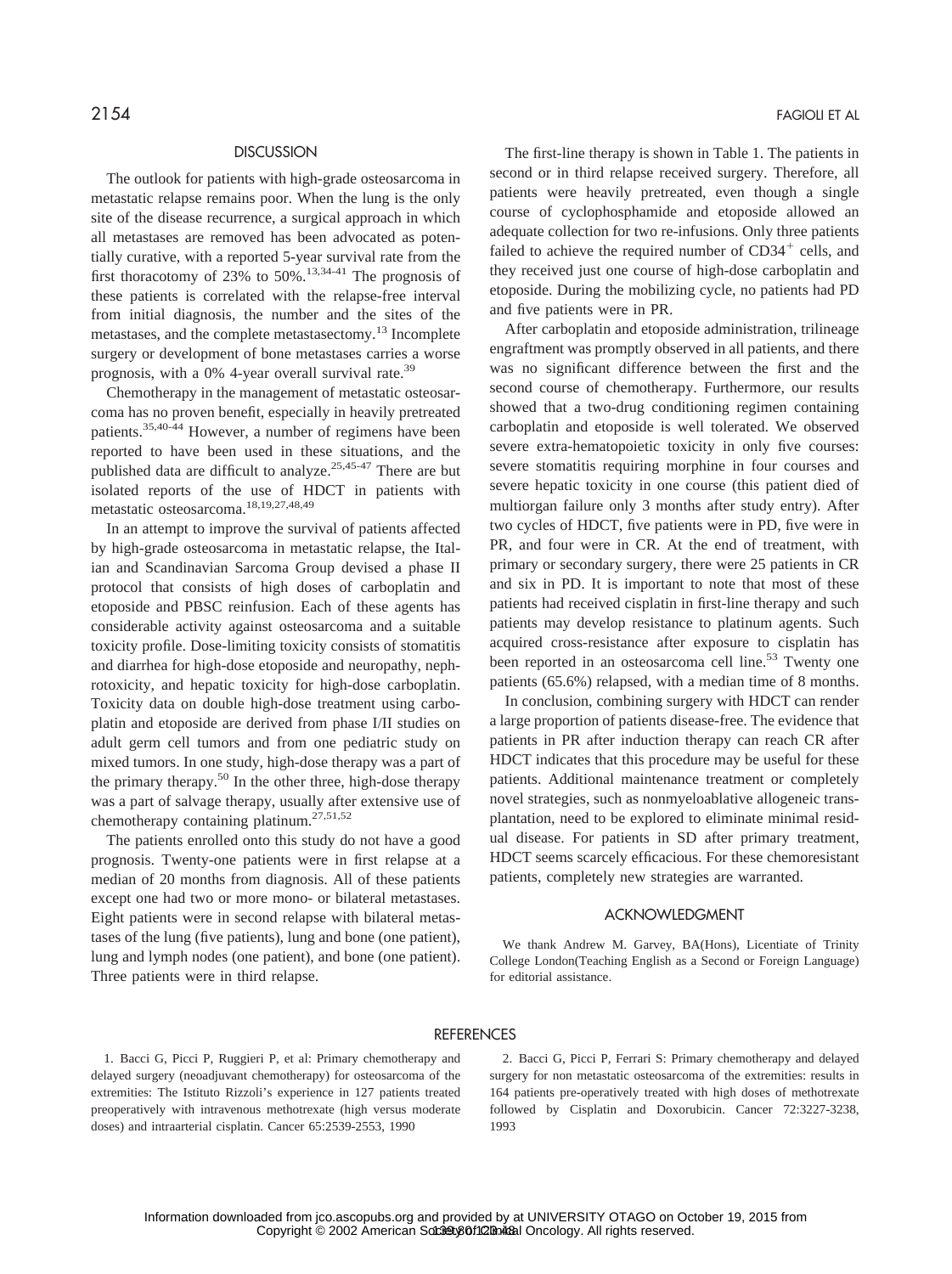# HIGH-DOSE CHEMOTHERAPY IN RELAPSED OSTEOSARCOMA 2155

3. Meyers PA, Gorlik R, Heller G, et al: Intensification of preoperative chemotherapy for osteogenic sarcoma: Results of the Memorial Sloan-Kettering (T12) Protocol. J Clin Oncol 16:2452-2458, 1998

4. Saeter G, Alvegard TA, Elomaa I, et al: Treatment of osteosarcoma of the extremities with the T-10 protocol, with emphasis on the effects of pre-operative chemotherapy with single agent high-dose methotrexate: A Scandinavian Sarcoma Group study. J Clin Oncol 9:1766-1775, 1991

5. Bacci G, Picci P, Avella M, et al: Effect of intraarterial versus intravenous cisplatin in addition to systemic Adriamycin and high-dose methotrexate on histologic tumor response of osteosarcoma of the extremities. J Chemother 4:189-195, 1992

6. Lewis IJ, Weeden S, Machin D, et al: Received dose and dose-intensity of chemotherapy and outcome in nonmetastatic extremity osteosarcoma: European Osteosarcoma Intergroup. J Clin Oncol 18:4028-4037, 2000

7. Saeter G: Treatment of osteosarcoma with high-dose methotrexate-containing neoadjuvant chemotherapy: Scandinavian Sarcoma Group data. Med Pediatr Oncol 27:263, 1996 (abstr)

8. Saeter G, Wiebe T, Wiklund T, et al: Chemotherapy in osteosarcoma: The Scandinavian Sarcoma Group experience. Acta Orthopaedica Scandinavia 70:S74-S82, 1999 (suppl 285)

9. Smith MA, Ungerleider RS, Horowitz ME, et al: Influence of doxorubicin dose-intensity on response and outcome for patients with osteogenic sarcoma and Ewing's sarcoma. J Natl Cancer Inst 83:1460- 1470, 1991

10. Bacci G, Picci P, Avella M, et al: The importance of doseintensity in neoadjuvant chemotherapy of osteosarcoma: A retrospective analysis of high dose methotrexate, cisplatinum and Adriamycin used preoperatively. J Chemother 2:127-135, 1990

11. Bacci G, Ferrari S, Delepine N, et al: Predictive factors of histologic response to primary chemotherapy in osteosarcoma of the extremity: Study of 272 patients preoperatively treated with high-dose methotrexate, doxorubicin, and cisplatin. J Clin Oncol 16:658-663, 1998

12. Picci P, Sangiorgi L, Rougraff BT, et al: Relationship of chemotherapy-induced necrosis and surgical margins to local recurrence in osteosarcoma. J Clin Oncol 12:2699-2705, 1994

13. Saeter G, Hoie J, Stenwig AE, et al: Systemic relapse of patients with osteogenic sarcoma: Prognostic factors for long term survival. Cancer 75:1084-1093, 1995

14. Saeter G: Treatment strategies and outcome in metastatic (relapsed) osteogenic sarcoma: The Scandinavian Sarcoma Group (SSG) Experience. Med Pediatr Oncol 27:264, 1996 (abstr)

15. Bacci G, Briccoli A, Picci P, et al: Osteosarcoma of the extremities metastatic at presentation: Results obtained with primary chemotherapy followed by simultaneous resection of the primary and metastatic lesions. Cancer J 3:213-218, 1990

16. Marina NM, Pratt CB, Rao BN, et al: Improved prognosis of children with osteosarcoma metastatic to the lung(s) at the time of diagnosis. Cancer 70:2722-2727, 1992

17. Meyers PA, Heller G, Healey JH, et al: Osteogenic sarcoma with clinically detectable metastasis at initial presentation. J Clin Oncol 11:449-453, 1993

18. Miniero R, Brach del Prever A, Vassallo E, et al: Feasibility of high-dose chemotherapy and autologous peripheral blood stem cell transplantation in children with high grade osteosarcoma. Bone Marrow Transplant 22:S37–S40, 1998 (suppl 5)

19. Fagioli F, Brach del Prever A, Tienghi A, et al: High dose chemotherapy in metastatic osteosarcoma. Bone Marrow Transplant 27:S329-S330, 2001 (suppl 1) (abstr)

20. Ferrari S, Sassoli V, Orlandi M, et al: Serum methotrexate (MTX) concentrations and prognosis in patients with osteosarcoma of the extremities treated with a multidrug neoadjuvant regimen. J Chemother 5:135-141, 1993

21. Graf N, Winkler K, Betlemovic M, et al: Methotrexate pharmacokinetics and prognosis in osteosarcoma. J Clin Oncol 12:1443-1451, 1994

22. McHaney VA, Thibadoux G, Hayes FA, et al: Hearing loss in children receiving cisplatin chemotherapy. J Pediatr 102:314-317, 1983

23. Jaffe N, Keifer R III, Robertson R, et al: Renal toxicity with cumulative doses of *cis*-diamminedichloroplatinum-II in pediatric patients with osteosarcoma: Effect on creatinine clearance and methotrexate excretion. Cancer 59:1577-1581, 1987

24. Marina NM, Poquette CA, Cain AM, et al: Comparative renal tubular toxicity of chemotherapy regimens including ifosfamide in patients with newly diagnosed sarcomas. J Pediatr Hematol Oncol 22:112-118, 2000

25. Saeter G, Talle K, Solheim O: Treatment of advanced, highgrade soft-tissue sarcoma with ifosfamide and continuous-infusion etoposide. Cancer Chemother Pharmacol 36:172-175, 1995

26. Saeter G, Alvegard TA, Monge OR, et al: Ifosfamide and continuous infusion etoposide in advanced adult soft tissue sarcoma: A Scandinavian Sarcoma Group phase II study. Eur J Cancer 33:1551- 1558, 1997

27. Santana VM, Schell MJ, Williams R, et al: Escalating sequential high dose carboplatin and etoposide with autologous marrow support in children with relapsed solid tumors. Bone marrow Transplant 10:457- 462, 1992

28. Meyer WH, Pratt CB, Rao BN, et al: Curative therapy for osteosarcoma without cisplatin preliminary experience with SJCRH OS-91. Med Pediatr Oncol 27:226, 1996 (abstr)

29. Petrilli AS, Kechichian R, Broniscer A, et al: Activity of intraarterial carboplatin as a single agent in the treatment of newly diagnosed extremity osteosarcoma. Med Pediatr Oncol 33:71-75, 1999

30. Robson H, Meyer S, Shalet SM, et al: Comparative evaluation of cisplatin and carboplatin sensitivity in osteosarcoma cell lines. Med Pediatr Oncol 33:167, 1999 (abstr)

31. Meyer WH, Pratt CB, Poquette CA, et al: Carboplatin/ifosfamide window therapy for osteosarcoma: Results of the St Jude Children's Research Hospital OS-91 trial. J Clin Oncol 19:171-185, 2001

32. Bearman SI, Appelbaum FR, Buckner CD, et al: Regimen related toxicity in patients undergoing bone marrow transplantation. J Clin Oncol 6:1562-1568, 1998

33. Kaplan EL, Meier P: Nonparametric estimation from incomplete observations. J Am Stat Assoc 53:457-481, 1958

34. Schaller RT, Haas J, Schaller J: Improved survival in children with osteosarcoma following resection of pulmonary metastases. J Pediatr Surg 17:546-550, 1982

35. Meyer WH, Schell MJ, Kumar APM, et al: Thoracotomy for pulmonary metastatic osteosarcoma: An analysis of prognostic indicators of survival. Cancer 59:374-379, 1987

36. Belli L, Scholl S, Livartowski A, et al: Resection of pulmonary metastases in osteosarcoma: A retrospective analysis of 44 patients. Cancer 63:2546-2550, 1989

37. Snyder CL, Saltzman DA, Ferrel KL, et al: A new approach to the resection of pulmonary osteosarcoma metastases: Results of aggressive metastasectomy. Clin Orthop 270:247-253, 1991

38. Skinner KA, Eiber FR, Carmack Holmes E, et al: Surgical treatment and chemotherapy for pulmonary metastases from osteosarcoma. Arch Surg 127:1065-1071, 1992